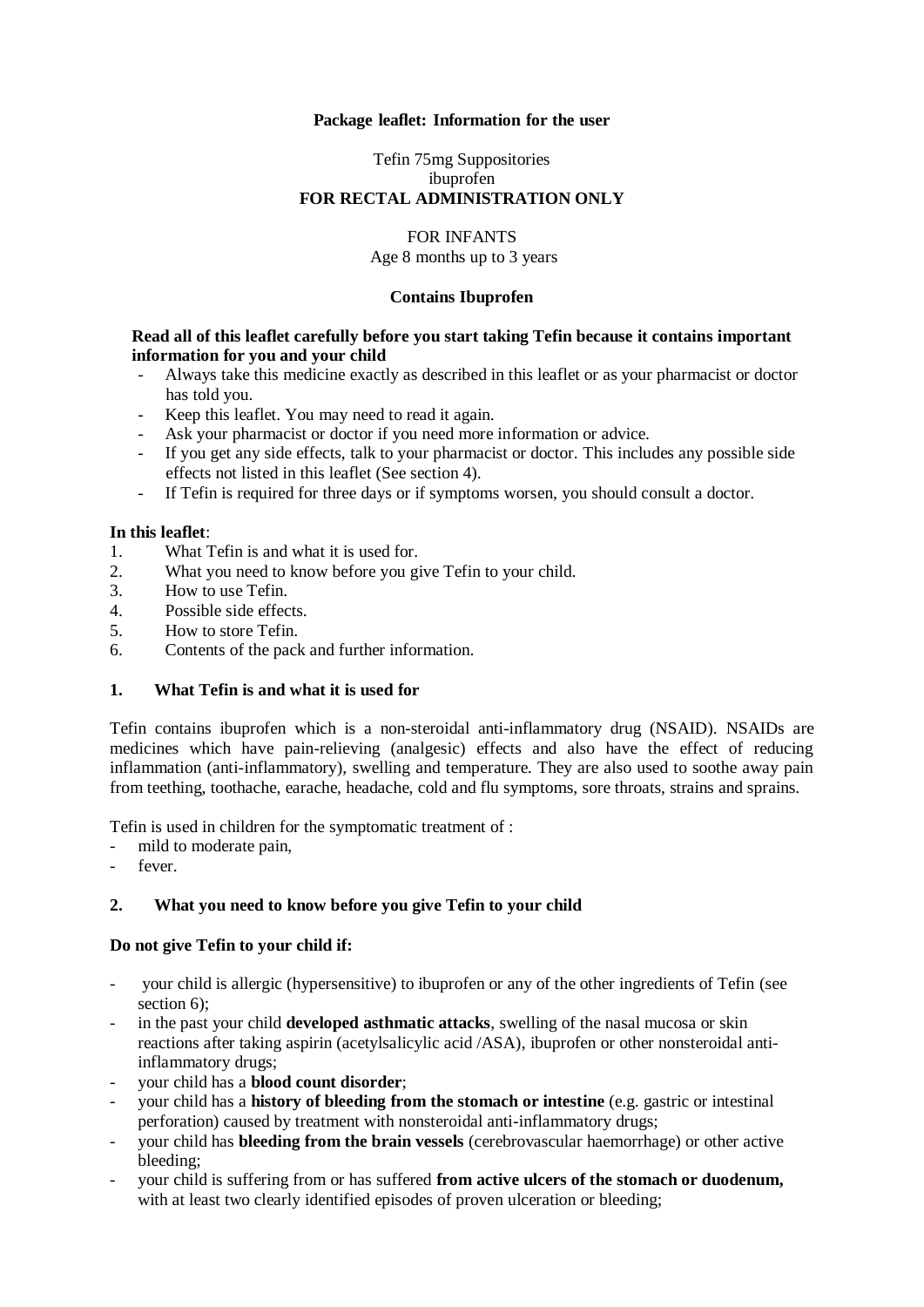- your child has **serious liver or kidney problems**;
- your child has **congestive heart failure** (insufficiency of the heart);
- your child is **younger than eight months or weighs less than 7.5 kilograms**, since this product is not suited for such patients due to its active substance
- you notice deterioration (allergic reactions, gastrointestinal bleeding).

#### **Warnings and precautions**

**Talk to your doctor before use if your child has:**

- **kidney** or **liver problems**;
- stomach or intestinal disorders (such as ulcerative colitis or Crohn's disease);
- Any problem with the **rectum** or **anal area (back passage)**
- **diabetes**;
- any **problems with blood clotting** or **excessive bruising**;
- recently had **major surgery**;
- allergies (e. g. skin reactions to other medicines, asthma, hay fever);
- **asthma**, chronic swelling of the mucous membranes or chronic obstructive airways diseases;
- **congenital disturbance of porphyrin metabolism** (e. g. acute intermittent porphyria);
- certain **diseases of the immune system** (systemic lupus erythematosus and mixed collagen disease) or **serious skin disease**.
- during **chicken pox** (varicella) it is advisable to avoid the use of Tefin.
- an infection please see heading "Infections" below.

#### **If your child suffers from any of the above conditions, close medical supervision is necessary.**

Anti-inflammatory/pain-killer medicines like ibuprofen may be associated with a small increased risk of heart attack or stroke, particularly when used at high doses. Do not exceed the recommended dose or duration of treatment.

#### *Skin reactions*

Serious skin reactions have been reported in association with Ibuprofen treatment. You should stop taking Tefin and seek medical attention immediately, if you develop any skin rash, lesions of the mucous membranes, blisters or other signs of allergy since this can be the first signs of a very serious skin reaction. See section 4**.**

#### *Infections*

Tefin may hide signs of infections such as fever and pain. It is therefore possible that Tefin may delay appropriate treatment of infection, which may lead to an increased risk of complications. This has been observed in pneumonia caused by bacteria and bacterial skin infections related to chickenpox. If you take this medicine while you have an infection and your symptoms of the infection persist or worsen, consult a doctor without delay.

#### **You should discuss treatment with your doctor or pharmacist before taking Tefin if your child:**

- has heart problems including heart failure, angina (chest pain), or if your child has had a heart attack, bypass surgery, peripheral artery disease (poor circulation in the legs or feet due to narrow or blocked arteries), or any kind of stroke (including 'mini-stroke' or transient ischaemic attack "TIA").
- has high blood pressure, diabetes, high cholesterol, has a family history of heart disease or stroke, or if your child is a smoker.

If your child is dehydrated, there is a risk that Tefin will cause kidney damage.

In case of long-term treatment with Tefin, liver and kidney function should be monitored and blood counts should be carried out on a regular basis.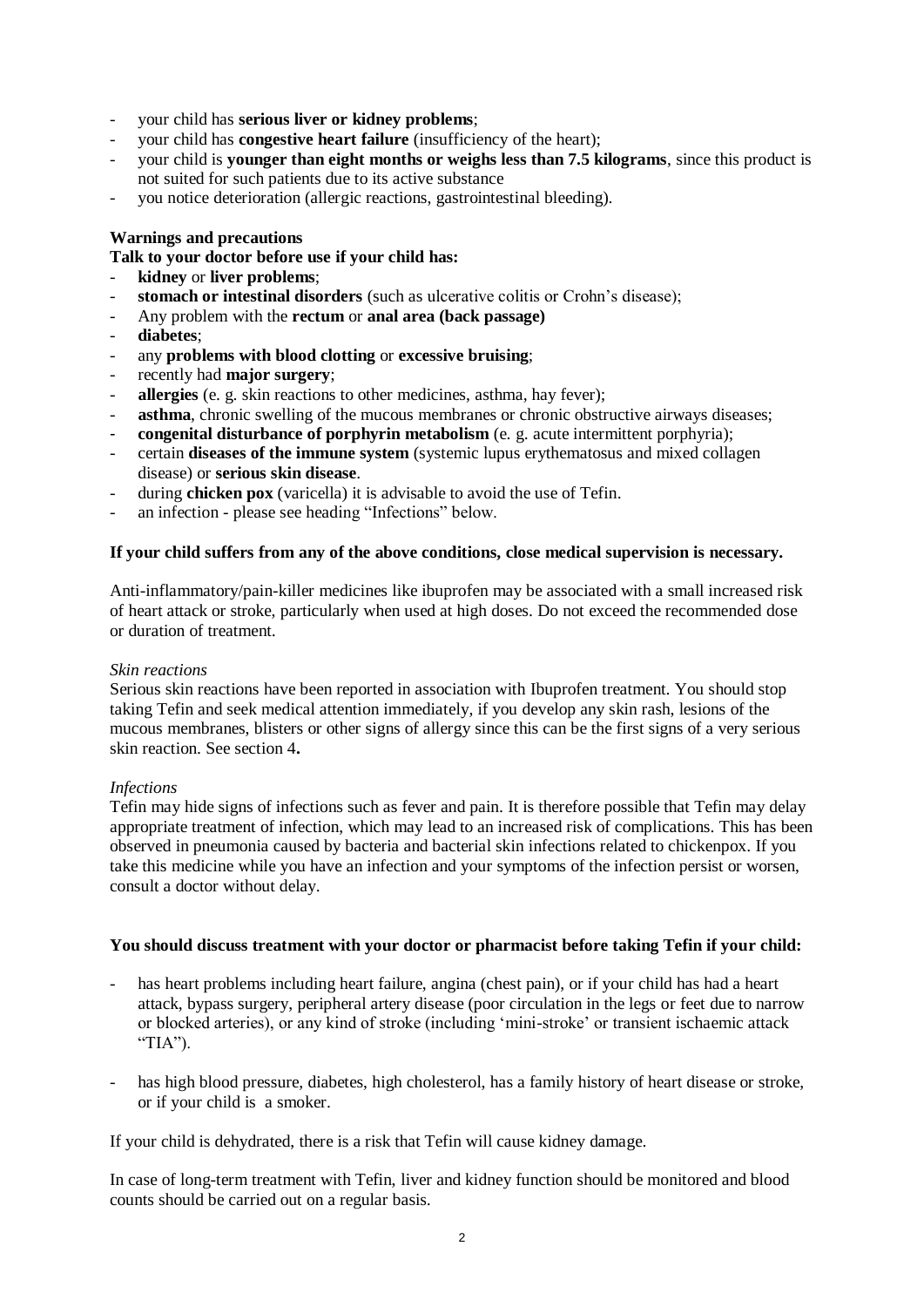If Tefin is used before surgery, the doctor or dentist should be consulted or informed.

### **Other medicines and Tefin**

Tell your doctor or pharmacist if your child is taking, or if your child has recently taken any other medicines, including medicines obtained without a prescription.

### **Do not take or give Tefin in combination with**:

other NSAIDs (nonsteroidal anti-inflammatory drugs) such as aspirin, including selective Cox-2 inhibitors (cyclooxygenase-2 inhibitors).

### **Consult your doctor before use if your child is taking any of the following medicines:**

- digoxin (used to increase the force of the heart);
- **phenytoin** (used to treat convulsions or epilepsy);
- **lithium** (used for the treatment of mental disorders);
- medicines that are anti-coagulants (i.e. thin blood/prevent clotting e.g. **acetylsalicylic acid/aspirin, warfarin, ticlopidine, heparin**);
- some medicines to treat high blood pressure (ACE-inhibitors such as **captopril**, betareceptor blocking medicines such as **atenolol,** angiotensin II antagonists such as **losartan**);
- diuretics (to help pass water) e.g. furosemide
- other analgesics (painkillers);
- glucocorticoids (such as **hydrocortisone or prednisolone);**
- **methotrexate** (used to treat autoimmune diseases);
- **ciclosporin** or **tacrolimus** (used to prevent transplant rejection and for the treatment of rheumatism);
- **probenecid** or **sulphinpyrazone** (used for the treatment of gout);
- sulphonylureas (used to lower blood sugar levels in diabetes);
- **zidovudine** (used to treat HIV).
- **aminoglycosides** (antibiotics for infections)
- **quinolones** (antibiotics for infections).
- antiplatelet drugs such as **dipyridamole** or **clopidogrel**
- **SSRI** anti-depressant drugs.
- **Mifepristone** now or in the past 12 days

Some other medicines may also affect or be affected by the treatment of Tefin. You should therefore always seek the advice of your doctor or pharmacist before you use Tefin with other medicines.

### **Tefin with food and drink and alcohol**

Alcohol should be avoided during treatment with Tefin. Alcohol may increase the side-effects, especially reactions affecting the gastrointestinal tract and the central nervous system.

### **Pregnancy and breast-feeding and fertility**

### **Pregnancy**

Tell your doctor if you become pregnant during treatment with Tefin. In the first six months of pregnancy, Tefin should only be used after consultation with your doctor. Tefin must not be used in the last three months of pregnancy because it carries an increased risk of complications affecting both the mother and the child.

Tefin is among a group of medicines inhibiting the synthesis of prostaglandins (nonsteroidal antiinflammatory drugs) which may make it difficult to become pregnant. This effect is transient and disappears after stopping treatment with Tefin.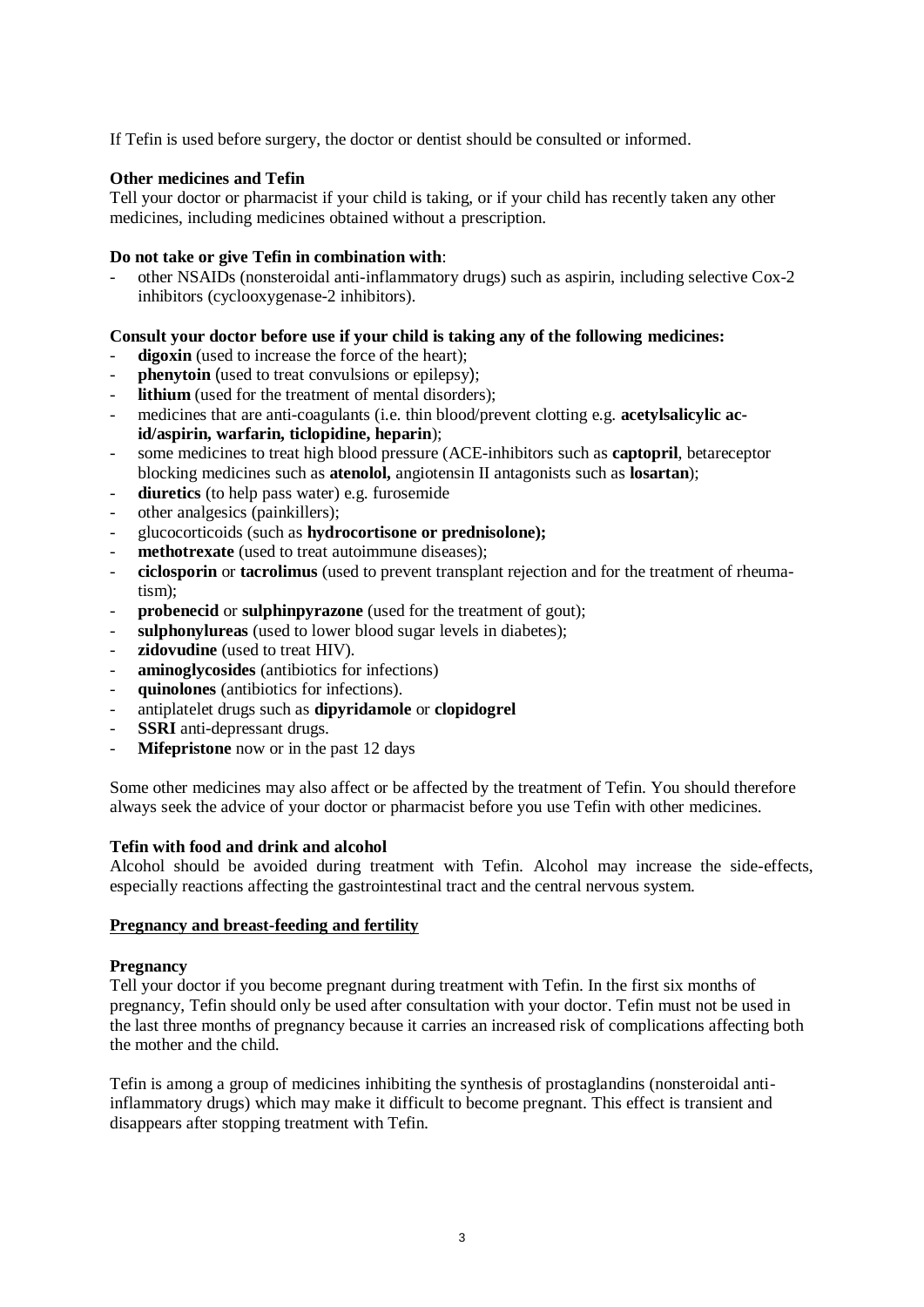## **Breast-feeding**

Breast-feeding need not usually be stopped, as long as the medicinal product is given for a short period of time. However, early discontinuation of breast-feeding should be considered, if large doses are given for extended periods of time.

Ask your doctor or pharmacist for advice before taking any medicine.

## **Driving and using machines**

As Tefin given in high doses may cause central nervous system-related side-effects such as fatigue and dizziness, the patient's reaction can be modified and his ability to drive a car or operate machinery can be impaired. This is especially true in combination with alcohol. You may be unable to react properly and rapidly to certain situations happening quickly and unexpectedly. In such circumstances, you should not drive a car, use tools or operate machinery.

### **3. How to use Tefin**

Always use Tefin exactly in accordance with the instructions in this leaflet. You should check with your doctor or pharmacist if you are not sure.

- If Tefin is required for three days or if symptoms worsen, you should consult a doctor.
- Tefin should always be used in accordance with the doses specified in this leaflet.
- If you are unsure of your child's illness or if it is accompanied by a rash, breathing difficulties, diarrhoea or excessive tiredness, speak to your doctor straight away.
- Tefin must not be taken by mouth

If your child needs to empty his/her bowels, make sure it is done before you insert a suppository. Remove the suppository from the foil. The suppositories should be put deep into the rectum (back passage). They may be warmed up in the hands or dipped for a short time into warm water to improve their sliding properties. Wash your hands before and after using Tefin.

| Age            | <b>Body weight</b> | <b>Single dose</b> | <b>Maximum number of supposito-</b><br>ries in 24 hours<br>(maximum dose of ibuprofen in<br>24 hours) |
|----------------|--------------------|--------------------|-------------------------------------------------------------------------------------------------------|
| 8 to 12 months | 7.5 to 10 kg       | suppository        | 3 suppositories                                                                                       |
|                |                    | $(75 \text{ mg})$  | $(225 \text{ mg daily})$                                                                              |
| 12 months      | 10 to 15 kg        | suppository        | 4 suppositories                                                                                       |
| to 3 years     |                    | $(75 \text{ mg})$  | $(300 \text{ mg daily})$                                                                              |

Unless otherwise prescribed by your doctor, the usual doses are:

If your child has used a single dose, you should wait for at least 6 hours before using the medicinal product again.

Do not exceed the stated dose. The lowest effective dose should be used for the shortest duration necessary to relieve symptoms. If you have an infection, consult a doctor without delay if symptoms (such as fever and pain) persist or worsen (see section 2).

Please tell your doctor or pharmacist if you feel the effect of Tefin is too strong or too weak.

## **If you give too much Tefin to your child**

If you have given your child more Tefin than you should, or if Tefin has been taken by accident, always contact a doctor or the nearest hospital to get an opinion of the risk and advice on action to be taken.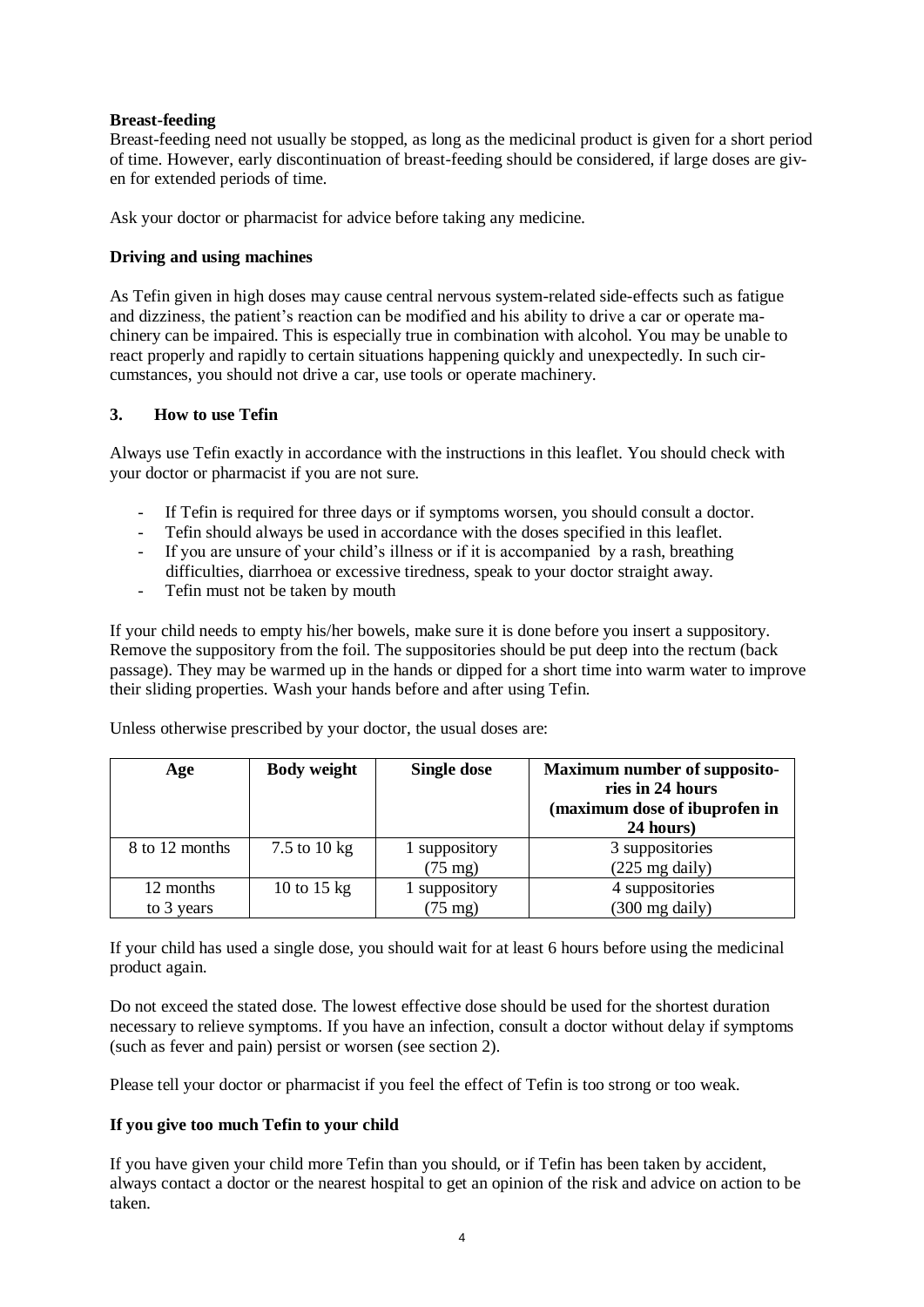The symptoms can include nausea, stomach pain, vomiting (may be blood streaked), headache, ringing in the ears, confusion and shaky eye movement. At high doses, drowsiness, chest pain, palpitations, loss of consciousness, convulsions, (mainly in children), weakness and dizziness, blood in urine, cold body feeling and breathing problems have been reported.

## **If you forget to give Tefin to your child**

Do not use a double dose to make up for the forgotten dose.

If you have any further questions on the use of this product, ask your doctor or pharmacist.

### **4. Possible side effects**

Like all medicines, this medicine can cause side effects, although not everybody gets them.

The evaluation of side effects is based on the following incidence rates:

|            | Very common: More than 1 out of 10 treated patients.                     |
|------------|--------------------------------------------------------------------------|
| Common:    | Fewer than 1 out of 10, but more than 1 out of 100 treated patients.     |
| Uncommon:  | Fewer than 1 out of 100, but more than 1 out of 1000 treated patients.   |
| Rare:      | Fewer than 1 out of 1000, but more than 1 out of 10000 treated patients. |
| Very rare: | Less than 1 out of 10000 treated patients, or unknown                    |
| Not known: | Incidence cannot be estimated from the available data.                   |

### **Tell your doctor immediately and stop using Tefin if your child suffers from**:

- severe hypersensitivity reactions, such as swelling of the face, tongue and larynx (throat) with constriction of the airways, respiratory distress (breathing difficulty), wheezing, worsening of asthma, rapid heart rate and fall in blood pressure;
- severe pain in the upper abdomen (stomach), vomiting of blood or dark particles that look like coffee grounds, blood-stained stool and/or black coloration of the stool;
- skin reactions including rashes (erythema or redness) and formation of blisters (exfoliative dermatitis, Stevens-Johnson syndrome and toxic epidermal necrolysis/Lyell`s syndrome);
- disturbances of the blood count (anaemia or low blood count, leucopenia or low white cells (infection fighting cells), thrombocytopenia (low platelet count causing difficulty in clotting), pancytopenia (low count in all blood cells), agranulocytosis (no white cells / infection fighting cells)). The first signs may be: fever, sore throat, inflammation or ulcers in the mouth, flu-like symptoms, weariness or listlessness, skin bruising, nosebleeds or other bleeding.

These may be serious life threatening conditions which may occur very rarely.

### **Tell your doctor immediately if your child experiences:**

- recurrence or aggravation of signs of an infection (e. g. erythema (redness), swelling, overheating, pain, fever) during treatment with Tefin;
- reduced amount of urine, accumulation of water in the body (oedema) which may show as ankle swelling.

These may be serious life threatening conditions which may occur very rarely.

## **Consult your doctor if your child experiences any of the following side effects:**

### *Common:*

- heartburn, abdominal (stomach) pain, nausea, vomiting, flatulence, diarrhoea or constipation;
- blood loss from the gastrointestinal tract (stomach and bowel), giving rise to anaemia (low blood count) in exceptional cases;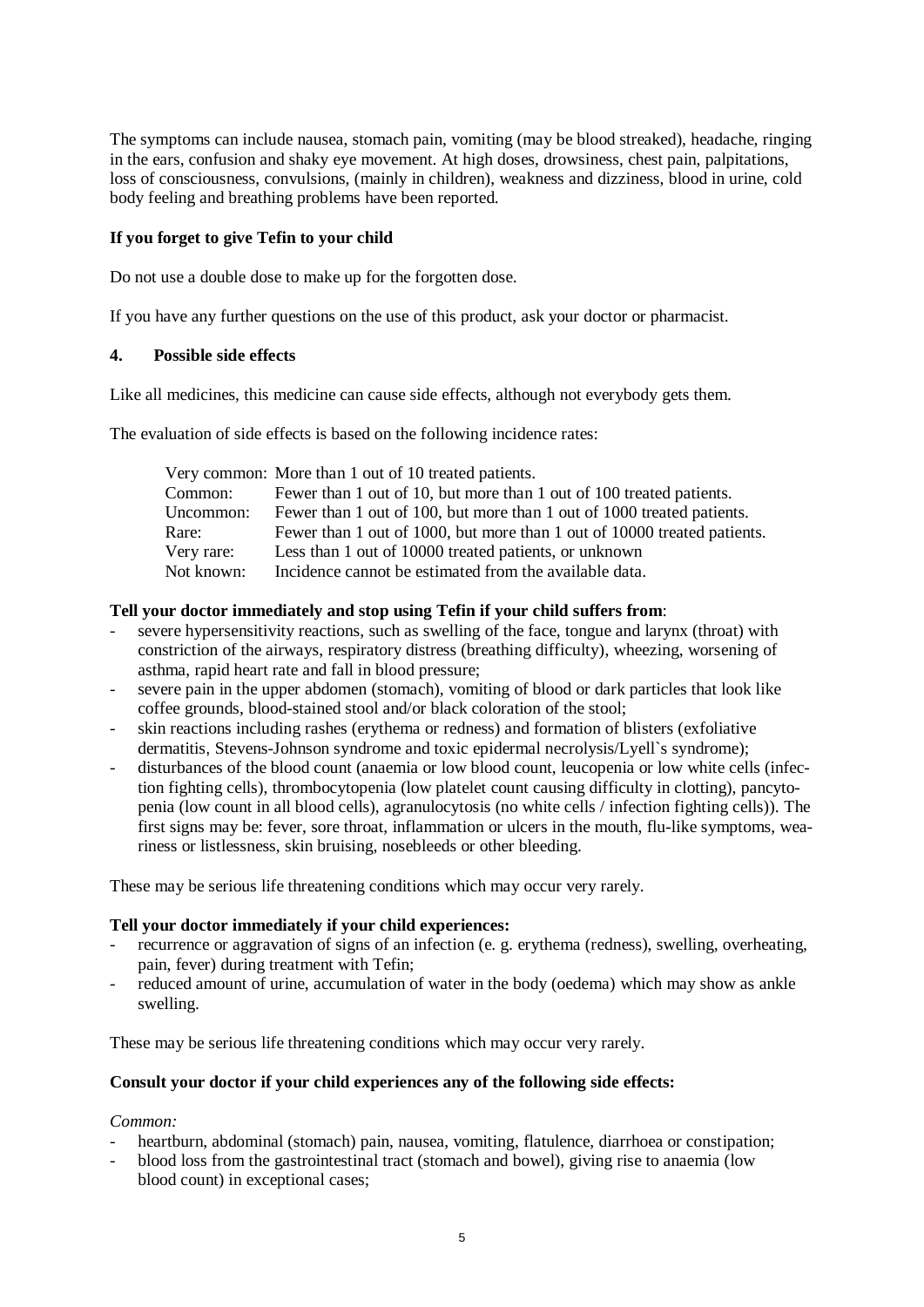- local irritation at the administration site, secretion of bloodstained mucus and painful bowel movement.

## *Uncommon:*

- headache, dizziness, sleeplessness, agitation, irritability or fatigue;
- vision disorders:
- ulcers of the stomach and the duodenum (peptic ulcers), sometimes accompanied by bleeding and perforation, inflammation of the oral mucosa with ulcers (ulcerative stomatitis / swelling and ulcers in the mouth), aggravation of ulcerative colitis or Crohn's disease;
- inflammation of the lining of the stomach (gastritis);
- allergic reactions with rash and itching as well as asthmatic attacks (possibly with fall in bloodpressure).

### *Rare:*

ringing in the ears (tinnitus).

### *Very rare:*

- fast heart rate, cardiac insufficiency (heart failure), heart attack or stroke;
- disturbances of the blood count (anaemia or low blood count, leucopenia or low white cells (infection fighting cells), thrombocytopenia (low platelet count causing difficulty in clotting), pancytopenia (low count in all blood cells), agranulocytosis (no white cells / infection fighting cells)).
- inflammation of the oesophagus (oesophagitis) and the pancreas (pancreatitis);
- abnormally large amounts of fluid in the tissues (oedema), especially in patients with high blood pressure or impaired kidney function; nephrotic syndrome (accumulation of water in the body (oedema) and increased excretion of proteins in the urine); inflammatory disease of the kidneys, which may be accompanied by impaired kidney function;
- high blood pressure (arterial hypertension);
- kidney tissue damage and elevated uric acid concentrations in the blood;
- reduced amount of urine, accumulation of water in the body (oedema) and malaise may be a manifestation of kidney disease including kidney failure;
- loss of hair (alopecia);
- worsening of infections (e.g. development of necrotising fasciitis) after use of ibuprofen (the medicine in Tefin) has been reported. This reaction is related to the way that non-steroidal antiinflammatory drugs (like Tefin) work by reducing inflammation;
- signs of inflammation of the lining of the brain (aseptic meningitis) such as severe headache, nausea, vomiting, fever, neck stiffness or disorientation have been reported. Patients suffering from diseases of the immune system (systemic lupus erythematosus and mixed collagen disease) seem to be at an increased risk;
- impaired liver function, liver damage, especially in patients on long-term treatment, hepatic failure (liver failure), acute hepatitis (liver inflammation), yellow jaundice;
- psychotic reactions or depression.

## *Not known:*

- A red, scaly widespread rash with bumps under the skin and blisters mainly localized on the skin folds, trunk, and upper extremities accompanied by fever at the initiation of treatment (acute generalised exanthematous pustulosis). Stop using Tefin if you develop these symptoms and seek medical attention immediately. See also section 2.
- skin becomes sensitive to light

Drug reaction with eosinophilia and systemic symptoms (DRESS syndrome):

A severe skin reaction known as DRESS syndrome can occur. Symptoms of DRESS include: skin rash, fever, swelling of lymph nodes and an increase of eosinophils (a type of white blood cell).

In exceptional cases, varicella infection (the virus that causes chicken pox) may be accompanied by severe skin infections and complications affecting the soft tissues (see above).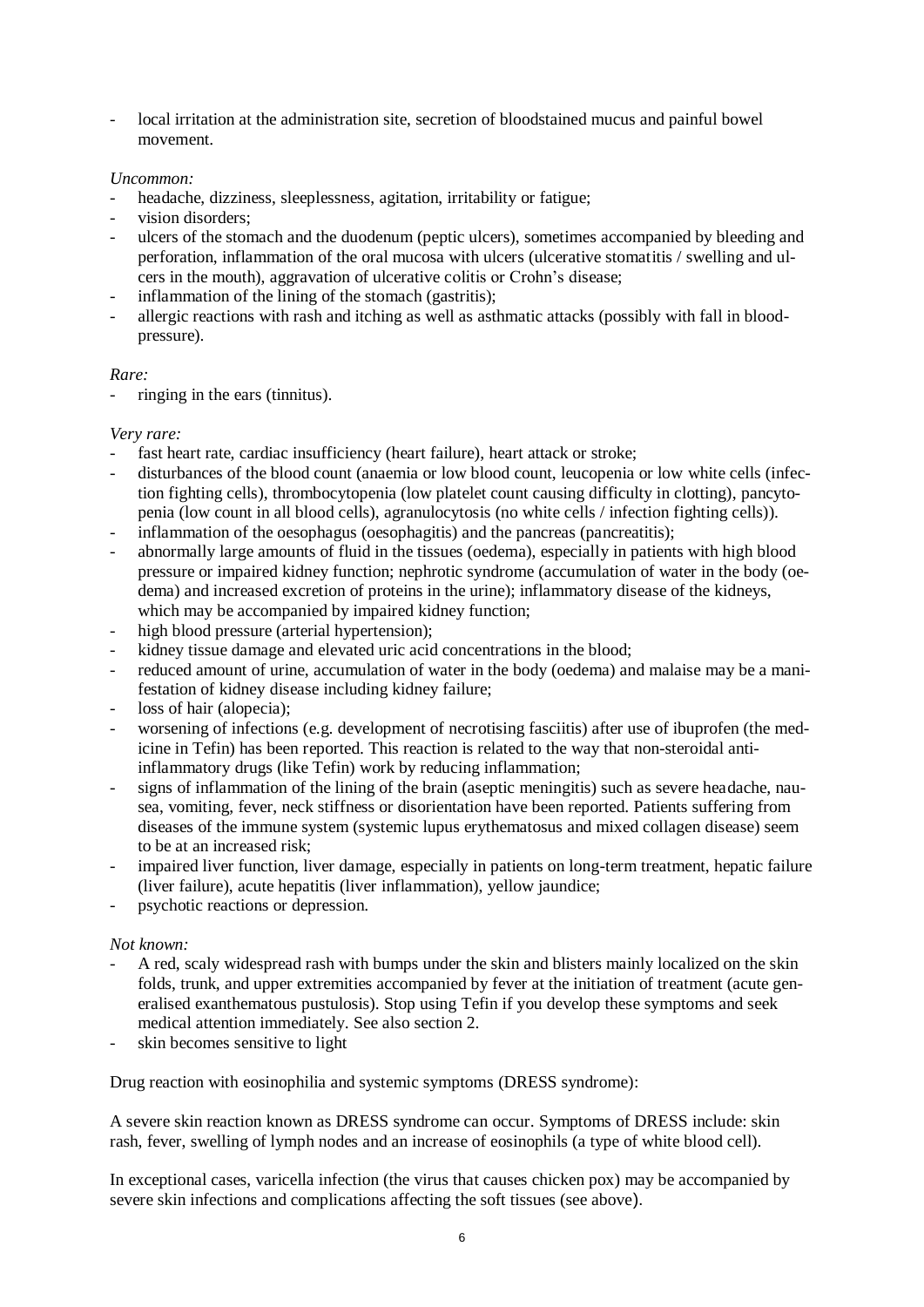## **Reporting of side effects**

If you get any side effects, talk to your doctor, pharmacist or nurse. This includes any possible side effects not listed in this leaflet. You can also report side effects directly via HPRA Pharmacovigilance, Earlsfort Terrace, Dublin, D02 XP77, Ireland; Tel: +353 1 6764971; Fax: +353 1 6762517. Website: www.hpra.ie; E-mail: [medsafety@hpra.ie.](mailto:medsafety@hpra.ie)

By reporting side effects, you can help provide more information on the safety of this medicine.

## **5. How to store Tefin**

Keep out of the sight and reach of children.

Do not store above 25 °C.

Do not use Tefin after the expiry date which is stated on the blister and the carton after EXP. The expiry date refers to the last day of the month.

Do not use Tefin if you notice any change in colour, shape or texture of the suppository (it should be a white, odourless, torpedo-shaped suppository).

Do not throw away any medicines via wastewater or household waste. Ask your pharmacist how to dispose of medicines no longer required. These measures will help to protect the environment.

### **6. Contents of the pack and further information**

#### **What Tefin contains**

The active substance is ibuprofen, one suppository contains 75 mg of ibuprofen. The other ingredient is hard fat.

### **What Tefin looks like and contents of the pack**

White, odourless, torpedo-shaped suppositories.

Tefin is available in packs containing 10 suppositories and hospital-only 100 pack sizes (10 x 10).

Not all pack sizes may be marketed.

### **Marketing authorisation holder and manufacturer**

### **Manufacturer**

bene-Arzneimittel GmbH Herterichstrasse 1 D-81479 Munich Germany

### **Marketing authorisation holder**

Clonmel Healthcare Ltd., Waterford Road, Clonmel, Co. Tipperary, Ireland.